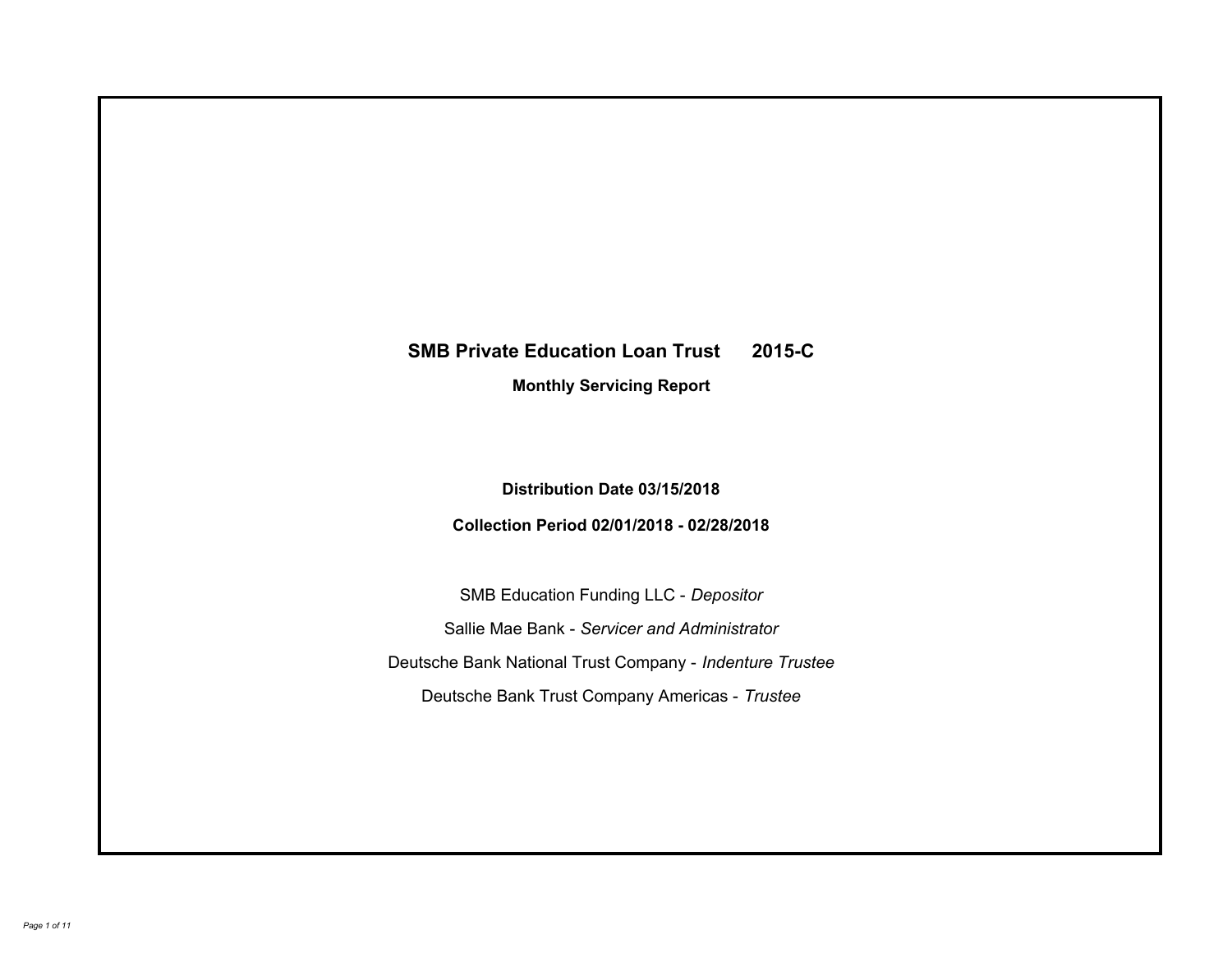| A       | <b>Student Loan Portfolio Characteristics</b>   |                                              | Settlement Date<br>10/27/2015 | 01/31/2018            | 02/28/2018            |
|---------|-------------------------------------------------|----------------------------------------------|-------------------------------|-----------------------|-----------------------|
|         | <b>Principal Balance</b>                        |                                              | \$693,787,197.00              | \$528,478,635.57      | \$521,052,477.61      |
|         | Interest to be Capitalized Balance              |                                              | 55,852,621.68                 | 26,489,611.29         | 25,649,448.90         |
|         | Pool Balance                                    |                                              | \$749,639,818.68              | \$554,968,246.86      | \$546,701,926.51      |
|         | Weighted Average Coupon (WAC)                   |                                              |                               |                       |                       |
|         |                                                 | WAC1 (Contractual Interest Rate on the Loan) | 8.28%                         | 9.06%                 | 9.03%                 |
|         | WAC2 (Average of Applicable Interest Rate)      |                                              | 8.28%                         | 9.02%                 | 9.00%                 |
|         | WAC3 (Average of Actual Interest Rate)          |                                              | 8.22%                         | 8.95%                 | 8.92%                 |
|         | Weighted Average Remaining Term                 |                                              | 127.00                        | 120.89                | 120.96                |
|         | Number of Loans                                 |                                              | 65,154                        | 49,460                | 48,699                |
|         | Number of Borrowers<br>Pool Factor              |                                              | 45,614                        | 35,190<br>0.740313192 | 34,653<br>0.729286136 |
|         | Since Issued Total Constant Prepayment Rate (1) |                                              |                               | 9.49%                 | 9.47%                 |
|         |                                                 |                                              |                               |                       |                       |
| $\sf B$ | <b>Debt Securities</b>                          | <b>Cusip/Isin</b>                            | 02/15/2018                    |                       | 03/15/2018            |
|         | A <sub>2</sub> A                                | 78448RAB2                                    | \$165,774,006.70              |                       | \$160,267,456.52      |
|         | A2B                                             | 78448RAC0                                    | \$80,084,061.21               |                       | \$77,423,892.04       |
|         | A3                                              | 78448RAD8                                    | \$75,000,000.00               |                       | \$75,000,000.00       |
|         | В                                               | 78448RAE6                                    | \$70,000,000.00               |                       | \$70,000,000.00       |
|         | C                                               | 78448RAF3                                    | \$50,000,000.00               |                       | \$50,000,000.00       |
|         |                                                 |                                              |                               |                       |                       |
| C       | <b>Certificates</b>                             | <b>Cusip/Isin</b>                            | 02/15/2018                    |                       | 03/15/2018            |
|         | Residual                                        | 78448R106                                    | \$100,000.00                  |                       | \$100,000.00          |
|         |                                                 |                                              |                               |                       |                       |
| D       | <b>Account Balances</b>                         |                                              | 02/15/2018                    |                       | 03/15/2018            |
|         | Reserve Account Balance                         |                                              | \$1,884,455.00                |                       | \$1,884,455.00        |
|         |                                                 |                                              |                               |                       |                       |
| Ε       | <b>Asset / Liability</b>                        |                                              | 02/15/2018                    |                       | 03/15/2018            |
|         | Overcollateralization Percentage                |                                              | 20.56%                        |                       | 20.85%                |
|         | Specified Overcollateralization Amount          |                                              | \$166,490,474.06              |                       | \$164,010,577.95      |
|         | Actual Overcollateralization Amount             |                                              | \$114,110,178.95              |                       | \$114,010,577.95      |
|         |                                                 |                                              |                               |                       |                       |

(1) For additional information, see 'Since Issued CPR Methodology' found on page 11 of this report.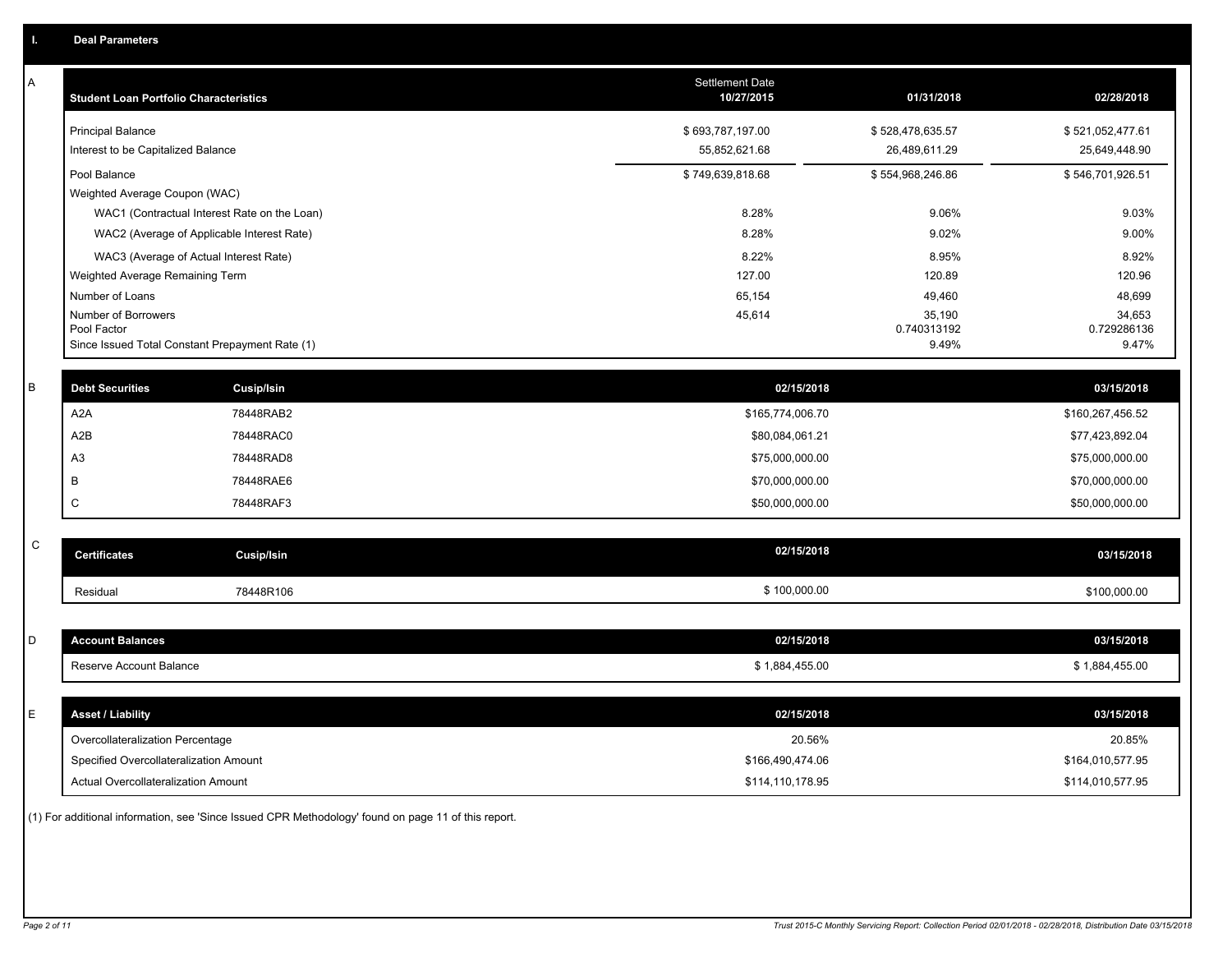### **II. 2015-C Trust Activity 02/01/2018 through 02/28/2018**

| Α | <b>Student Loan Principal Receipts</b>                           |                 |  |
|---|------------------------------------------------------------------|-----------------|--|
|   | <b>Borrower Principal</b>                                        | 8,848,163.37    |  |
|   | <b>Consolidation Activity Principal</b>                          | 0.00            |  |
|   | Seller Principal Reimbursement                                   | 0.00            |  |
|   | Servicer Principal Reimbursement                                 | 0.00            |  |
|   | Delinquent Principal Purchases by Servicer                       | 0.00            |  |
|   | <b>Other Principal Deposits</b>                                  | 0.00            |  |
|   | <b>Total Principal Receipts</b>                                  | \$8,848,163.37  |  |
| B | <b>Student Loan Interest Receipts</b>                            |                 |  |
|   | <b>Borrower Interest</b>                                         | 2,790,685.00    |  |
|   | <b>Consolidation Activity Interest</b>                           | 0.00            |  |
|   | Seller Interest Reimbursement                                    | 0.00            |  |
|   | Servicer Interest Reimbursement                                  | 0.00            |  |
|   | Delinquent Interest Purchases by Servicer                        | 0.00            |  |
|   | <b>Other Interest Deposits</b>                                   | 0.00            |  |
|   | <b>Total Interest Receipts</b>                                   | \$2,790,685.00  |  |
| C | <b>Recoveries on Realized Losses</b>                             | \$84,371.85     |  |
| D | <b>Investment Income</b>                                         | \$12,588.58     |  |
| Ε | <b>Funds Borrowed from Next Collection Period</b>                | \$0.00          |  |
| F | <b>Funds Repaid from Prior Collection Period</b>                 | \$0.00          |  |
| G | Loan Sale or Purchase Proceeds                                   | \$0.00          |  |
| н | Initial Deposits to Distribution Account                         | \$0.00          |  |
|   | <b>Excess Transferred from Other Accounts</b>                    | \$0.00          |  |
| J | <b>Borrower Benefit Reimbursements</b>                           | \$0.00          |  |
| Κ | <b>Other Deposits</b>                                            | \$0.00          |  |
| L | <b>Other Fees Collected</b>                                      | \$0.00          |  |
| М | <b>AVAILABLE FUNDS</b>                                           | \$11,735,808.80 |  |
| N | Non-Cash Principal Activity During Collection Period             | \$1,422,005.41  |  |
| O | Aggregate Purchased Amounts by the Depositor, Servicer or Seller | \$0.00          |  |
| P | Aggregate Loan Substitutions                                     | \$0.00          |  |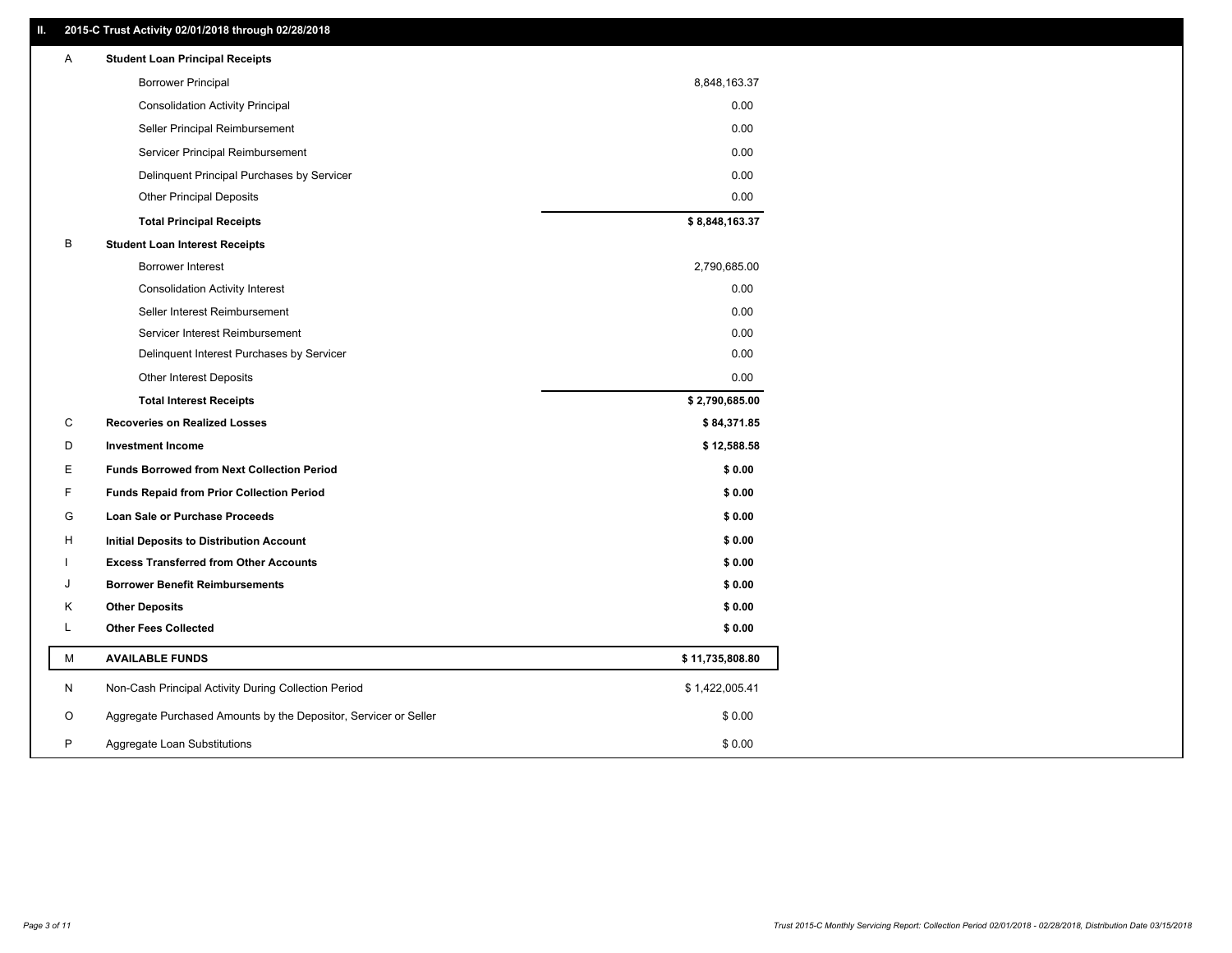|                   |                       |                          |         |                                                           | <b>Loans by Repayment Status</b> |                            |                          |         |                                                           |                |                            |
|-------------------|-----------------------|--------------------------|---------|-----------------------------------------------------------|----------------------------------|----------------------------|--------------------------|---------|-----------------------------------------------------------|----------------|----------------------------|
|                   |                       |                          |         | 02/28/2018                                                |                                  |                            |                          |         | 01/31/2018                                                |                |                            |
|                   |                       | <b>Wtd Avg</b><br>Coupon | # Loans | Principal and<br><b>Interest Accrued</b><br>to Capitalize | % of Principal                   | % of Loans in<br>Repay (1) | <b>Wtd Avg</b><br>Coupon | # Loans | Principal and<br><b>Interest Accrued</b><br>to Capitalize | % of Principal | % of Loans in<br>Repay (1) |
| INTERIM:          | IN SCHOOL             | 9.99%                    | 2,885   | \$41,179,352.02                                           | 7.532%                           | $-$ %                      | 10.00%                   | 3,071   | \$43,414,747.72                                           | 7.823%         | $-$ %                      |
|                   | GRACE                 | 10.05%                   | 1,135   | \$15,274,005.95                                           | 2.794%                           | $-$ %                      | 10.02%                   | 1,195   | \$16,164,689.20                                           | 2.913%         | $-$ %                      |
|                   | <b>DEFERMENT</b>      | 9.94%                    | 2,897   | \$35,199,665.69                                           | 6.439%                           | $-$ %                      | 9.96%                    | 2,788   | \$33,660,578.10                                           | 6.065%         | $-$ %                      |
| <b>REPAYMENT:</b> | <b>CURRENT</b>        | 8.67%                    | 38,974  | \$414,371,955.15                                          | 75.795%                          | 91.061%                    | 8.69%                    | 39,394  | \$418,742,053.00                                          | 75.453%        | 90.690%                    |
|                   | 31-60 DAYS DELINQUENT | 9.10%                    | 756     | \$10,255,259.95                                           | 1.876%                           | 2.254%                     | 9.37%                    | 932     | \$12,257,054.93                                           | 2.209%         | 2.655%                     |
|                   | 61-90 DAYS DELINQUENT | 9.17%                    | 417     | \$5,609,854.50                                            | 1.026%                           | 1.233%                     | 8.94%                    | 318     | \$3,934,422.63                                            | 0.709%         | 0.852%                     |
|                   | > 90 DAYS DELINQUENT  | 9.73%                    | 157     | \$2,112,737.36                                            | 0.386%                           | 0.464%                     | 9.99%                    | 139     | \$1,762,661.05                                            | 0.318%         | 0.382%                     |
|                   | FORBEARANCE           | 8.94%                    | 1,478   | \$22,699,095.89                                           | 4.152%                           | 4.988%                     | 9.06%                    | 1,623   | \$25,032,040.23                                           | 4.511%         | 5.421%                     |
| <b>TOTAL</b>      |                       |                          | 48,699  | \$546,701,926.51                                          | 100.00%                          | 100.00%                    |                          | 49,460  | \$554,968,246.86                                          | 100.00%        | 100.00%                    |

Percentages may not total 100% due to rounding \*

1 Loans classified in "Repayment" include any loan for which interim interest only, \$25 fixed payments or full principal and interest payments are due.

|                         |                                                                                                                              |                          |         |                                                                  | <b>Loans by Borrower Status</b> |                                |                          |         |                                                                  |                |                                |
|-------------------------|------------------------------------------------------------------------------------------------------------------------------|--------------------------|---------|------------------------------------------------------------------|---------------------------------|--------------------------------|--------------------------|---------|------------------------------------------------------------------|----------------|--------------------------------|
|                         |                                                                                                                              |                          |         | 02/28/2018                                                       |                                 |                                |                          |         | 01/31/2018                                                       |                |                                |
|                         |                                                                                                                              | <b>Wtd Avg</b><br>Coupon | # Loans | <b>Principal and</b><br><b>Interest Accrued</b><br>to Capitalize | % of Principal                  | % of Loans in<br>P&I Repay (2) | <b>Wtd Avg</b><br>Coupon | # Loans | <b>Principal and</b><br><b>Interest Accrued</b><br>to Capitalize | % of Principal | % of Loans in<br>P&I Repay (2) |
| INTERIM:                | IN SCHOOL                                                                                                                    | 9.71%                    | 5,428   | \$77,106,931.71                                                  | 14.104%                         | $-$ %                          | 9.71%                    | 5,761   | \$81,273,762.59                                                  | 14.645%        | $-$ %                          |
|                         | <b>GRACE</b>                                                                                                                 | 9.70%                    | 2,071   | \$28,406,381.02                                                  | 5.196%                          | $-$ %                          | 9.71%                    | 2,185   | \$29,881,209.76                                                  | 5.384%         | $-$ %                          |
|                         | <b>DEFERMENT</b>                                                                                                             | 9.56%                    | 5,337   | \$62,764,286.45                                                  | 11.481%                         | $-$ %                          | 9.54%                    | 5,188   | \$60,527,820.89                                                  | 10.907%        | $-$ %                          |
| P&I REPAYMENT:          | <b>CURRENT</b>                                                                                                               | 8.54%                    | 33,105  | \$338,296,534.59                                                 | 61.880%                         | 89.396%                        | 8.57%                    | 33,377  | \$340,961,833.19                                                 | 61.438%        | 88.958%                        |
|                         | 31-60 DAYS DELINQUENT                                                                                                        | 9.06%                    | 725     | \$9,855,874.16                                                   | 1.803%                          | 2.604%                         | 9.36%                    | 894     | \$11,787,799.51                                                  | 2.124%         | 3.075%                         |
|                         | 61-90 DAYS DELINQUENT                                                                                                        | 9.15%                    | 409     | \$5,508,805.07                                                   | 1.008%                          | 1.456%                         | 8.89%                    | 300     | \$3,790,152.88                                                   | 0.683%         | 0.989%                         |
|                         | > 90 DAYS DELINQUENT                                                                                                         | 9.72%                    | 146     | \$2,064,017.62                                                   | 0.378%                          | 0.545%                         | 9.99%                    | 132     | \$1,713,627.81                                                   | 0.309%         | 0.447%                         |
|                         | <b>FORBEARANCE</b>                                                                                                           | 8.94%                    | 1,478   | \$22,699,095.89                                                  | 4.152%                          | 5.998%                         | 9.06%                    | 1,623   | \$25,032,040.23                                                  | 4.511%         | 6.531%                         |
| <b>TOTAL</b><br>$\star$ | Percentages may not total 100% due to rounding                                                                               |                          | 48,699  | \$546,701,926.51                                                 | 100.00%                         | 100.00%                        |                          | 49,460  | \$554,968,246.86                                                 | 100.00%        | 100.00%                        |
|                         | 2 Loans classified in "P&I Repayment" includes only those loans for which scheduled principal and interest payments are due. |                          |         |                                                                  |                                 |                                |                          |         |                                                                  |                |                                |

WAC reflects WAC3 To conform with company standard reporting these sections now include Princial and Interest Accrued to Capitalize.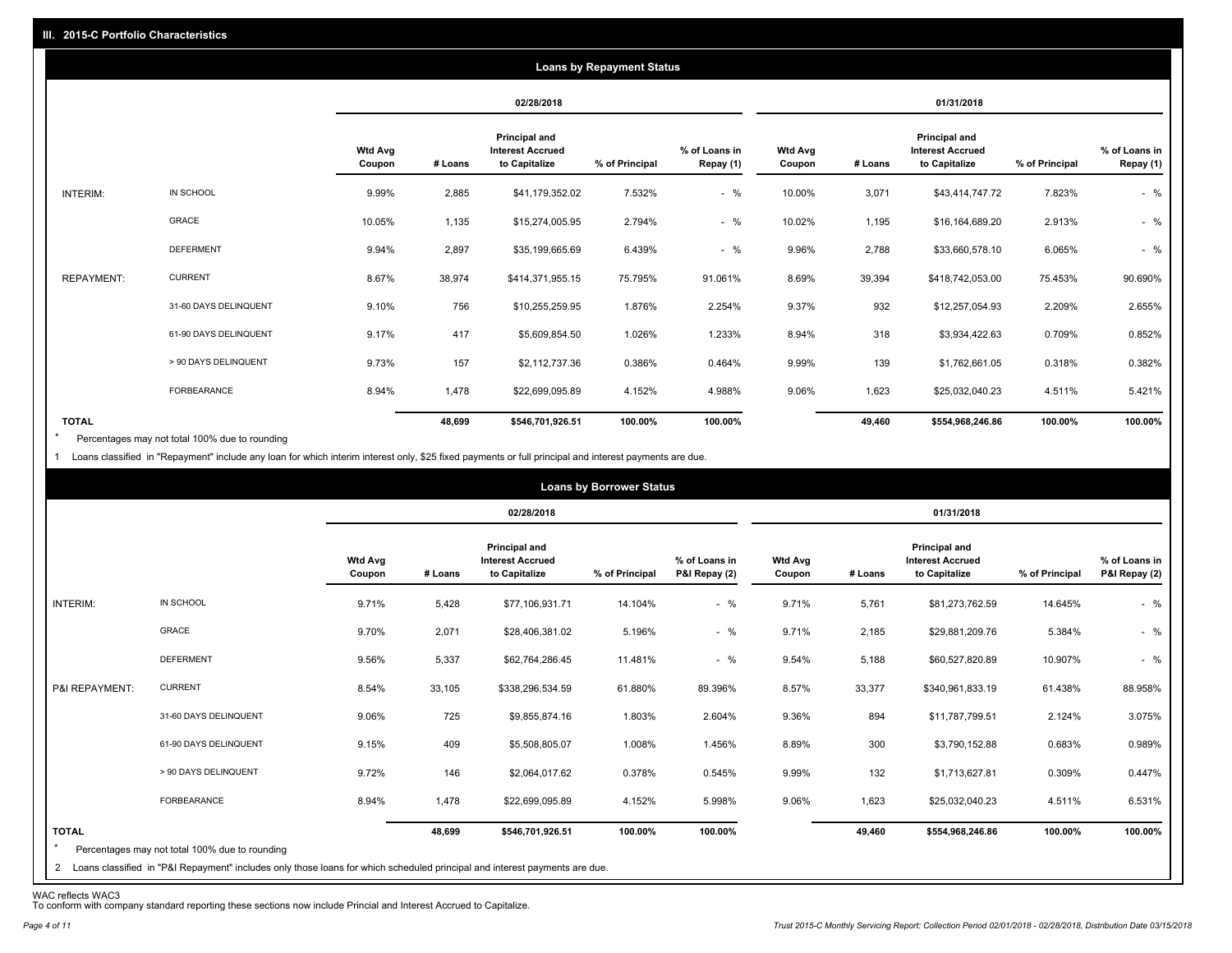|                                                                                                  | 2/28/2018        | 1/31/2018        |  |
|--------------------------------------------------------------------------------------------------|------------------|------------------|--|
| Pool Balance                                                                                     | \$546,701,926.51 | \$554,968,246.86 |  |
| Total # Loans                                                                                    | 48,699           | 49,460           |  |
| Total # Borrowers                                                                                | 34,653           | 35,190           |  |
| Weighted Average Coupon                                                                          | 9.00%            | 9.02%            |  |
| Weighted Average Remaining Term                                                                  | 120.96           | 120.89           |  |
| Percent of Pool - Cosigned                                                                       | 93.1%            | 93.0%            |  |
| Percent of Pool - Non Cosigned                                                                   | 7.0%             | 7.0%             |  |
| Borrower Interest Accrued for Period                                                             | \$3,566,635.30   | \$4,020,099.43   |  |
| Outstanding Borrower Interest Accrued                                                            | \$28,818,504.30  | \$29,888,323.55  |  |
| Gross Principal Realized Loss - Periodic *                                                       | \$349,251.74     | \$671,951.35     |  |
| Gross Principal Realized Loss - Cumulative *                                                     | \$14,536,341.22  | \$14,187,089.48  |  |
| Recoveries on Realized Losses - Periodic                                                         | \$84,371.85      | \$67,552.33      |  |
| Recoveries on Realized Losses - Cumulative                                                       | \$1,895,520.46   | \$1,811,148.61   |  |
| Net Losses - Periodic                                                                            | \$264,879.89     | \$604,399.02     |  |
| Net Losses - Cumulative                                                                          | \$12,640,820.76  | \$12,375,940.87  |  |
| Non-Cash Principal Activity - Capitalized Interest                                               | \$1,770,492.86   | \$1,527,988.78   |  |
| Since Issued Total Constant Prepayment Rate (CPR) (1)                                            | 9.47%            | 9.49%            |  |
| Loan Substitutions                                                                               | \$0.00           | \$0.00           |  |
| <b>Cumulative Loan Substitutions</b>                                                             | \$0.00           | \$0.00           |  |
| <b>Unpaid Servicing Fees</b>                                                                     | \$0.00           | \$0.00           |  |
| <b>Unpaid Administration Fees</b>                                                                | \$0.00           | \$0.00           |  |
| <b>Unpaid Carryover Servicing Fees</b>                                                           | \$0.00           | \$0.00           |  |
| Note Interest Shortfall                                                                          | \$0.00           | \$0.00           |  |
| Loans in Modification                                                                            | \$32,438,938.79  | \$30,781,743.98  |  |
| % of Loans in Modification as a % of Loans in Repayment (P&I)                                    | 9.12%            | 8.59%            |  |
|                                                                                                  |                  |                  |  |
| % Annualized Gross Principal Realized Loss - Periodic as a %<br>of Loans in Repayment (P&I) * 12 | 1.18%            | 2.25%            |  |
| % Gross Principal Realized Loss - Cumulative as a % of<br>Original Pool Balance                  | 1.94%            | 1.89%            |  |

\* In accordance with the Servicer's current policies and procedures, after September 1, 2017 loans subject to bankruptcy claims generally will not be reported as a charged-off unless and until they are delinquent for 120 d

(1) For additional information, see 'Since Issued CPR Methodology' found on page 11 of this report.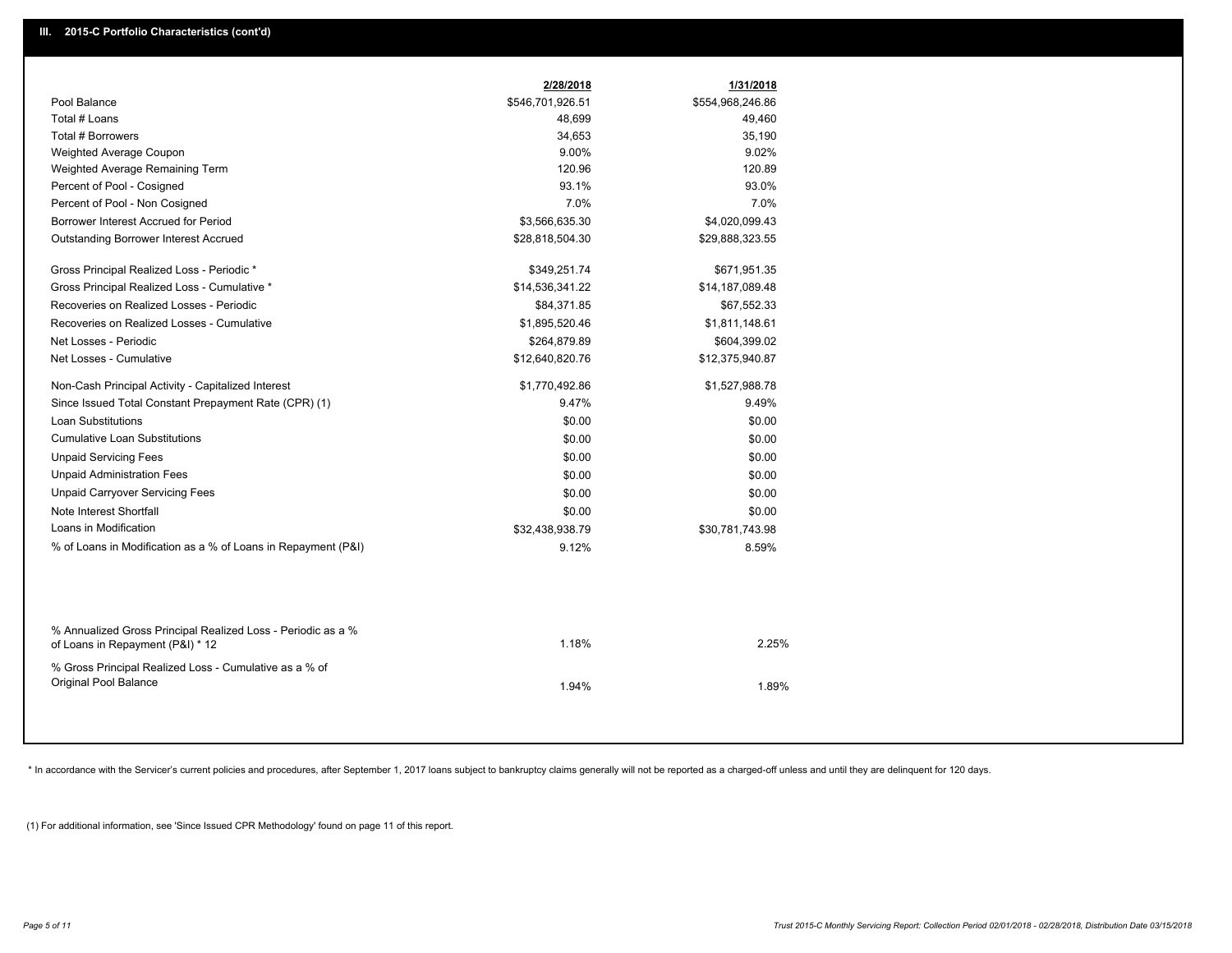#### **Loan Program**  A

|                                    | Weighted<br><b>Average Coupon</b> | # LOANS     | <b>\$ AMOUNT</b> | $%$ *    |
|------------------------------------|-----------------------------------|-------------|------------------|----------|
| - Smart Option Interest-Only Loans | 8.17%                             | 10.867      | \$91,014,815.25  | 16.648%  |
| - Smart Option Fixed Pay Loans     | 8.89%                             | 12,895      | \$171,962,610.38 | 31.455%  |
| - Smart Option Deferred Loans      | 9.18%                             | 24.937      | \$283,724,500.88 | 51.897%  |
| - Other Loan Programs              | $0.00\%$                          | $\mathbf 0$ | \$0.00           | 0.000%   |
| <b>Total</b>                       | 8.92%                             | 48,699      | \$546,701,926.51 | 100.000% |

\* Percentages may not total 100% due to rounding

B

C

**Index Type**

|                       | Weighted<br><b>Average Coupon</b> | # LOANS | <b>\$ AMOUNT</b> | $%$ *     |
|-----------------------|-----------------------------------|---------|------------------|-----------|
| - Fixed Rate Loans    | 7.98%                             | 10.309  | \$134,310,024.79 | 24.567%   |
| - LIBOR Indexed Loans | 9.23%                             | 38,390  | \$412,391,901.72 | 75.433%   |
| - Other Index Rates   | $0.00\%$                          |         | \$0.00           | $0.000\%$ |
| <b>Total</b>          | 8.92%                             | 48,699  | \$546,701,926.51 | 100.000%  |

\* Percentages may not total 100% due to rounding

# **Weighted Average Recent FICO**

| (2)<br>Wtd Avg Recent FICO Band | # LOANS | <b>\$ AMOUNT</b> | $%$ *     |
|---------------------------------|---------|------------------|-----------|
| $0 - 639$                       | 3,934   | \$42,979,322.06  | 7.862%    |
| 640 - 669                       | 2,957   | \$32,734,167.06  | 5.988%    |
| 670 - 699                       | 5,189   | \$58,753,155.91  | 10.747%   |
| 700 - 739                       | 10,361  | \$115,295,594.14 | 21.089%   |
| $740 +$                         | 26,251  | \$296,918,559.04 | 54.311%   |
| $N/A$ <sub>(1)</sub>            | -       | \$21,128.30      | $0.004\%$ |
| Total                           | 48,699  | \$546,701,926.51 | 100.000%  |

WAC reflects WAC3

To conform with company standard reporting these sections now include Princial and Interest Accrued to Capitalize.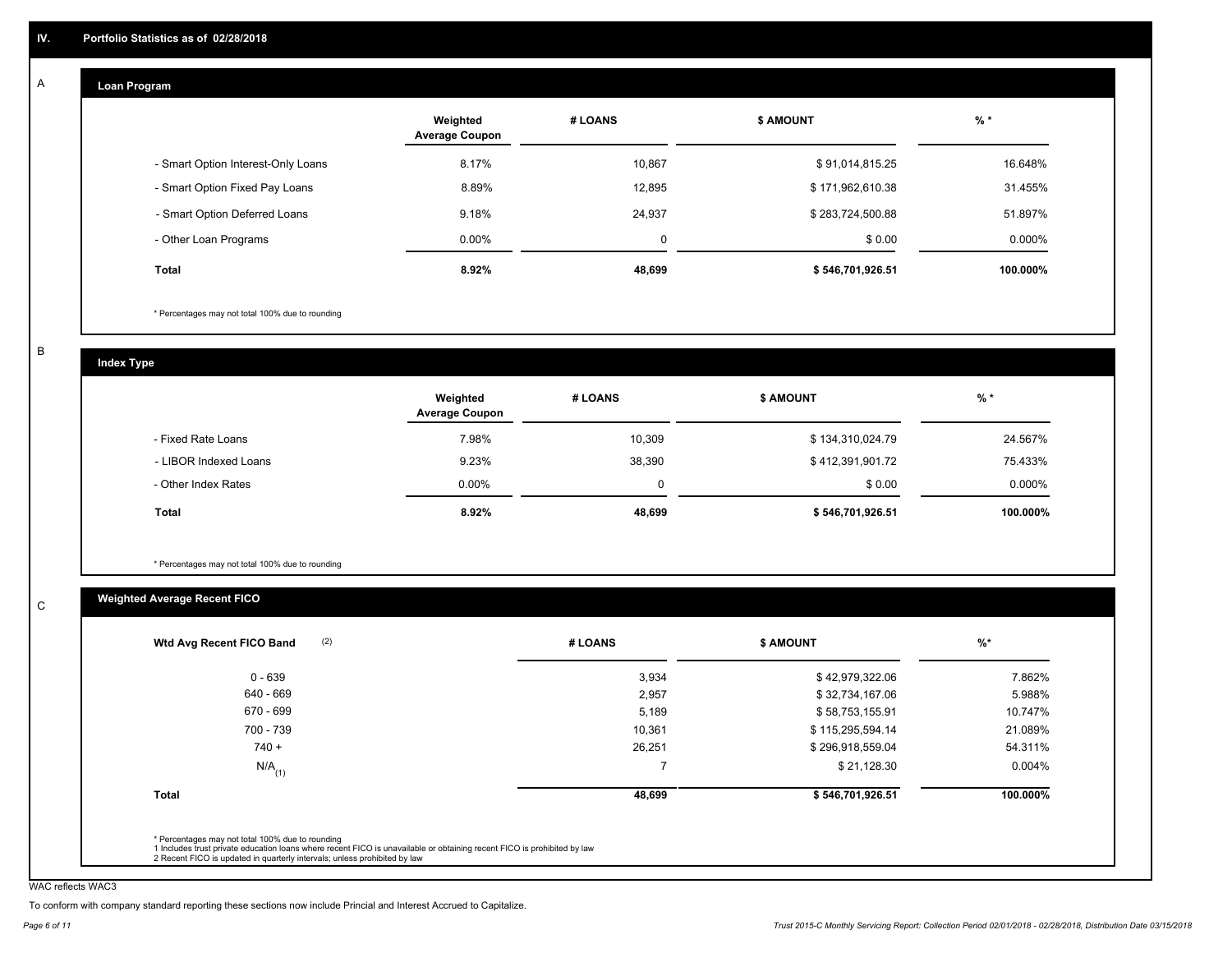| V. |       | 2015-C Reserve Account and Principal Distribution Calculations                             |                  |  |
|----|-------|--------------------------------------------------------------------------------------------|------------------|--|
| А. |       | <b>Reserve Account</b>                                                                     |                  |  |
|    |       | Specified Reserve Account Balance                                                          | \$1,884,455.00   |  |
|    |       | Actual Reserve Account Balance                                                             | \$1,884,455.00   |  |
| В. |       | <b>Principal Distribution Amount</b>                                                       |                  |  |
|    | i.    | Class A Notes Outstanding                                                                  | \$320,858,067.91 |  |
|    | ii.   | Pool Balance                                                                               | \$546,701,926.51 |  |
|    | iii.  | First Priority Principal Distribution Amount (i - ii)                                      | \$0.00           |  |
|    | iv.   | Class A and B Notes Outstanding                                                            | \$390,858,067.91 |  |
|    | v.    | First Priority Principal Distribution Amount                                               | \$0.00           |  |
|    | vi.   | Pool Balance                                                                               | \$546,701,926.51 |  |
|    | vii.  | Specified Overcollateralization Amount                                                     | \$164,010,577.95 |  |
|    | viii. | Available Funds (after payment of waterfall items A through H)                             | \$10,210,133.11  |  |
|    | ix.   | Class C Notes Outstanding                                                                  | \$50,000,000.00  |  |
|    | x.    | Regular Principal Distribution Amount (if (iv > 0, (iv - v) - (vi - vii), min(viii, ix))   | \$8,166,719.35   |  |
|    |       |                                                                                            |                  |  |
|    | xi.   | Pool Balance                                                                               | \$546,701,926.51 |  |
|    | xii.  | 10% of Initial Pool Balance                                                                | \$74,963,981.87  |  |
|    | xiii. | First Priority Principal Distribution Amount                                               | \$0.00           |  |
|    | xiv.  | Regular Principal Distribution Amount                                                      | \$8,166,719.35   |  |
|    | XV.   | Available Funds (after payment of waterfall items A through J)                             | \$2,043,413.76   |  |
|    |       | xvi. Additional Principal Distribution Amount (if(ix $\lt$ = x, min(xv, xi - xiii - xiv))) | \$0.00           |  |
|    |       |                                                                                            |                  |  |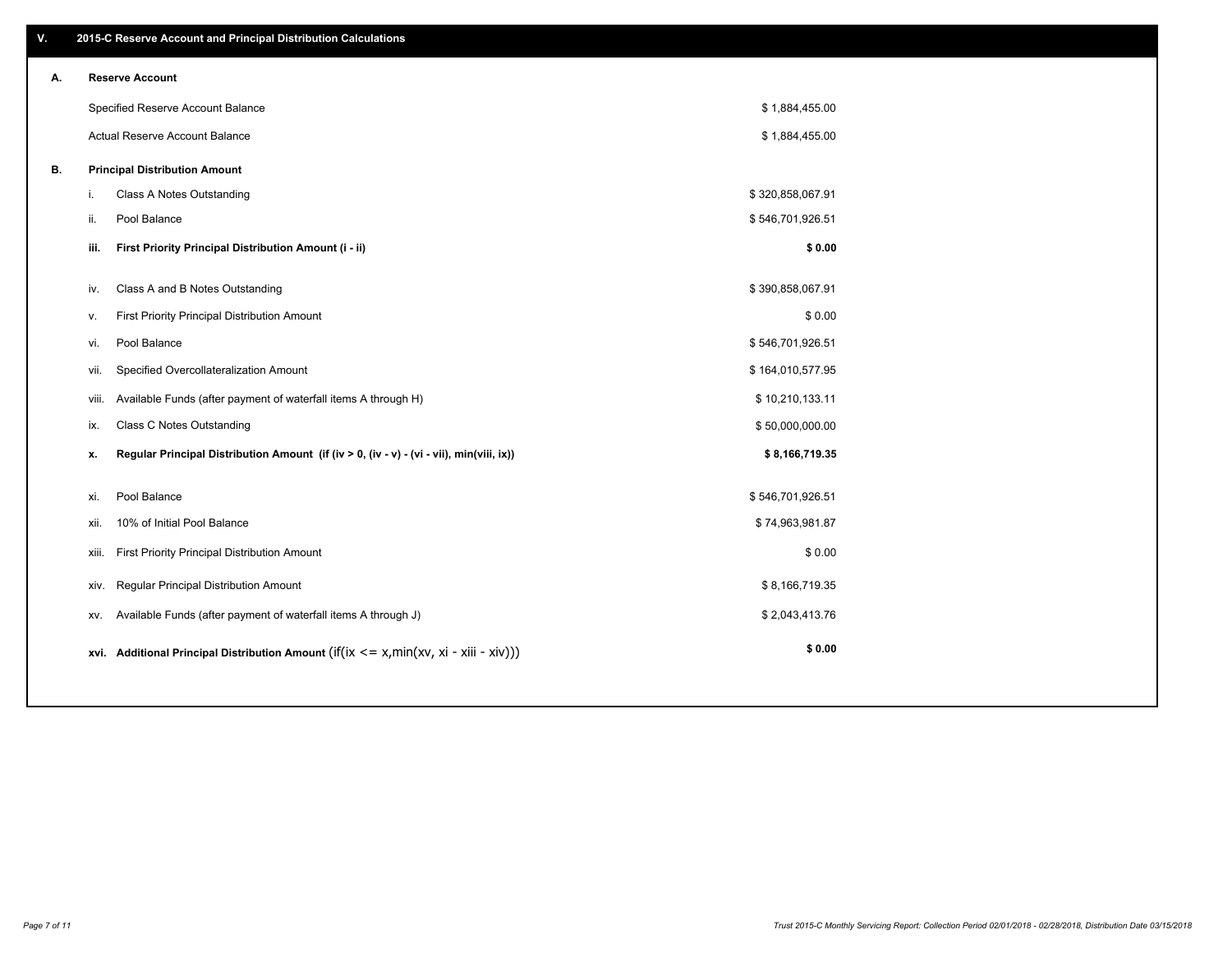|        |                                                                                             | Paid                     | <b>Funds Balance</b>               |
|--------|---------------------------------------------------------------------------------------------|--------------------------|------------------------------------|
|        | <b>Total Available Funds</b>                                                                |                          | \$11,735,808.80                    |
| A      | <b>Trustee Fees</b>                                                                         | \$0.00                   | \$11,735,808.80                    |
| B      | <b>Servicing Fees</b>                                                                       | \$353,338.87             | \$11,382,469.93                    |
| C      | i. Administration Fees<br>ii. Unreimbursed Administrator Advances plus any Unpaid           | \$8,333.00<br>\$0.00     | \$11,374,136.93<br>\$11,374,136.93 |
| D      | Class A Noteholders Interest Distribution Amount                                            | \$772,337.15             | \$10,601,799.78                    |
| Е<br>F | <b>First Priority Principal Payment</b><br>Class B Noteholders Interest Distribution Amount | \$0.00<br>\$204,166.67   | \$10,601,799.78<br>\$10,397,633.11 |
| G      | Class C Noteholders Interest Distribution Amount                                            | \$187,500.00             | \$10,210,133.11                    |
| H      | <b>Reinstatement Reserve Account</b>                                                        | \$0.00                   | \$10,210,133.11                    |
| J      | <b>Regular Principal Distribution</b><br><b>Carryover Servicing Fees</b>                    | \$8,166,719.35<br>\$0.00 | \$2,043,413.76<br>\$2,043,413.76   |
| K      | Additional Principal Distribution Amount                                                    | \$0.00                   | \$2,043,413.76                     |
| L.     | <b>Unpaid Expenses of Trustee</b>                                                           | \$0.00                   | \$2,043,413.76                     |
| M      | Unpaid Expenses of Administrator                                                            | \$0.00                   | \$2,043,413.76                     |
| N      | Remaining Funds to the Residual Certificateholders                                          | \$2,043,413.76           | \$0.00                             |

## **Waterfall Conditions**

| А. |      | <b>Class C Noteholders' Interest Distribution Condition</b>                                                                                                                                     |                  |  |
|----|------|-------------------------------------------------------------------------------------------------------------------------------------------------------------------------------------------------|------------------|--|
|    |      | Pool Balance                                                                                                                                                                                    | \$546,701,926.51 |  |
|    | ii.  | Class A and B Notes Outstanding                                                                                                                                                                 | \$390,858,067.91 |  |
|    | iii. | Class C Noteholders' Interest Distribution Ratio (i / ii)                                                                                                                                       | 139.87%          |  |
|    | İV.  | Minimum Ratio                                                                                                                                                                                   | 110.00%          |  |
|    | V.   | Is the Class C Noteholders' Interest Distribution Condition Satisfied (iii $>$ iv)                                                                                                              |                  |  |
|    |      | * If the Class C Noteholders' Interest Distribution Condition is satisfied then the amount of interest accrued at the Class C Rate for the Accrual Period is Released on the distribution Date. |                  |  |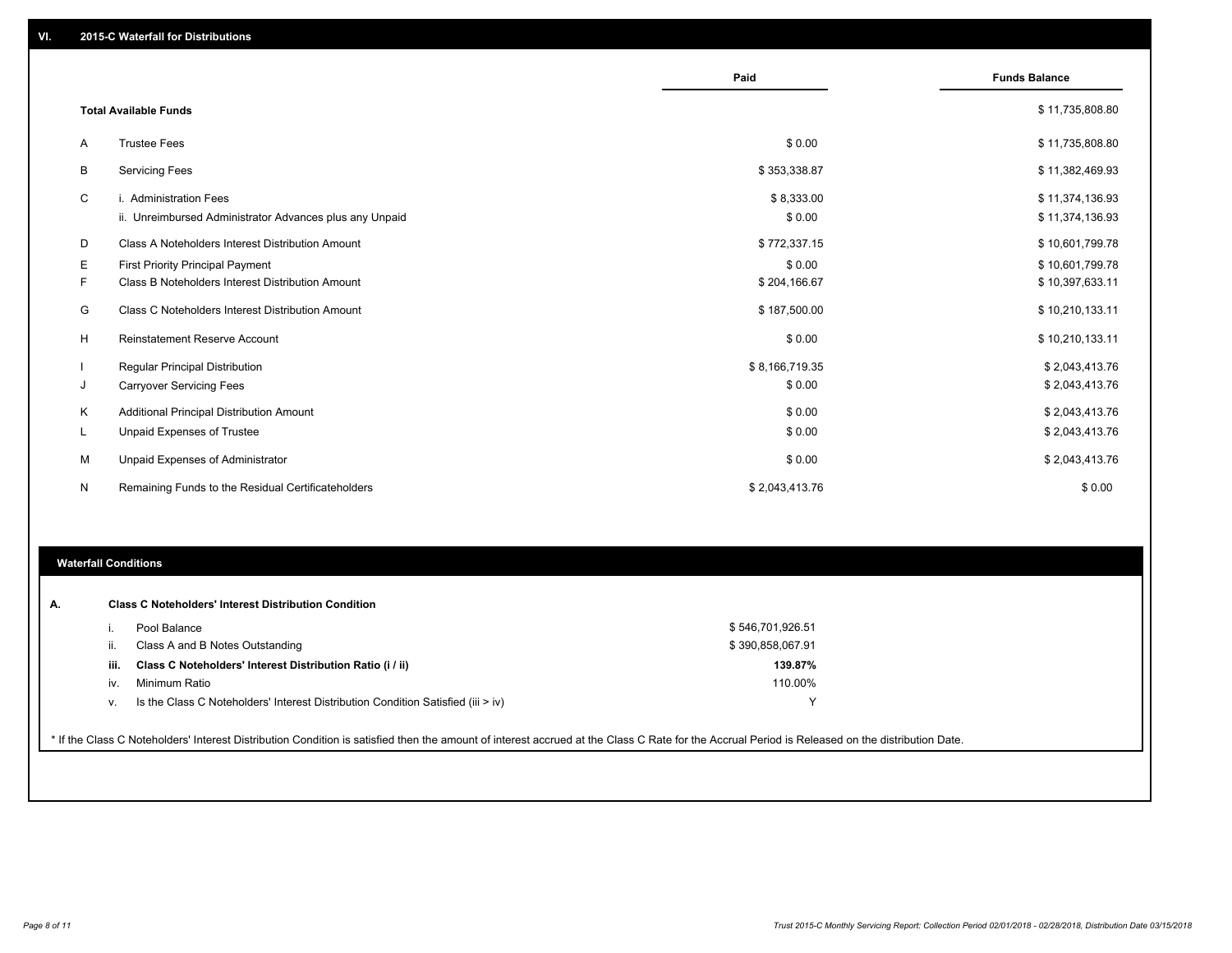# **VII. 2015-C Distributions**

| <b>Distribution Amounts</b>                                |                         |                         |                         |
|------------------------------------------------------------|-------------------------|-------------------------|-------------------------|
|                                                            | A <sub>2</sub> A        | A <sub>2</sub> B        | A <sub>3</sub>          |
| Cusip/Isin                                                 | 78448RAB2               | 78448RAC0               | 78448RAD8               |
| <b>Beginning Balance</b>                                   | \$165,774,006.70        | \$80,084,061.21         | \$75,000,000.00         |
| Index                                                      | <b>FIXED</b>            | <b>LIBOR</b>            | <b>LIBOR</b>            |
| Spread/Fixed Rate                                          | 2.75%                   | 1.40%                   | 1.95%                   |
| Record Date (Days Prior to Distribution)                   | 1 NEW YORK BUSINESS DAY | 1 NEW YORK BUSINESS DAY | 1 NEW YORK BUSINESS DAY |
| Accrual Period Begin                                       | 2/15/2018               | 2/15/2018               | 2/15/2018               |
| <b>Accrual Period End</b>                                  | 3/15/2018               | 3/15/2018               | 3/15/2018               |
| Daycount Fraction                                          | 0.08333333              | 0.07777778              | 0.07777778              |
| Interest Rate*                                             | 2.75000%                | 2.98750%                | 3.53750%                |
| <b>Accrued Interest Factor</b>                             | 0.002291667             | 0.002323611             | 0.002751389             |
| <b>Current Interest Due</b>                                | \$379,898.77            | \$186,084.21            | \$206,354.17            |
| Interest Shortfall from Prior Period Plus Accrued Interest | $\mathsf{\$}$ -         | $\mathsf{\$}$ -         | $\mathsf{\$}$ -         |
| <b>Total Interest Due</b>                                  | \$379,898.77            | \$186,084.21            | \$206,354.17            |
| <b>Interest Paid</b>                                       | \$379,898.77            | \$186,084.21            | \$206,354.17            |
| <b>Interest Shortfall</b>                                  | $S -$                   | $\mathsf{\$}$ -         | $\mathsf{\$}$ -         |
| <b>Principal Paid</b>                                      | \$5,506,550.18          | \$2,660,169.17          | $S -$                   |
| <b>Ending Principal Balance</b>                            | \$160,267,456.52        | \$77,423,892.04         | \$75,000,000.00         |
| Paydown Factor                                             | 0.026601692             | 0.026601692             | 0.000000000             |
| <b>Ending Balance Factor</b>                               | 0.774238920             | 0.774238920             | 1.000000000             |

\* Pay rates for Current Distribution. For the interest rates applicable to the next distribution date, please see https://www.salliemae.com/about/investors/data/SMBabrate.txt.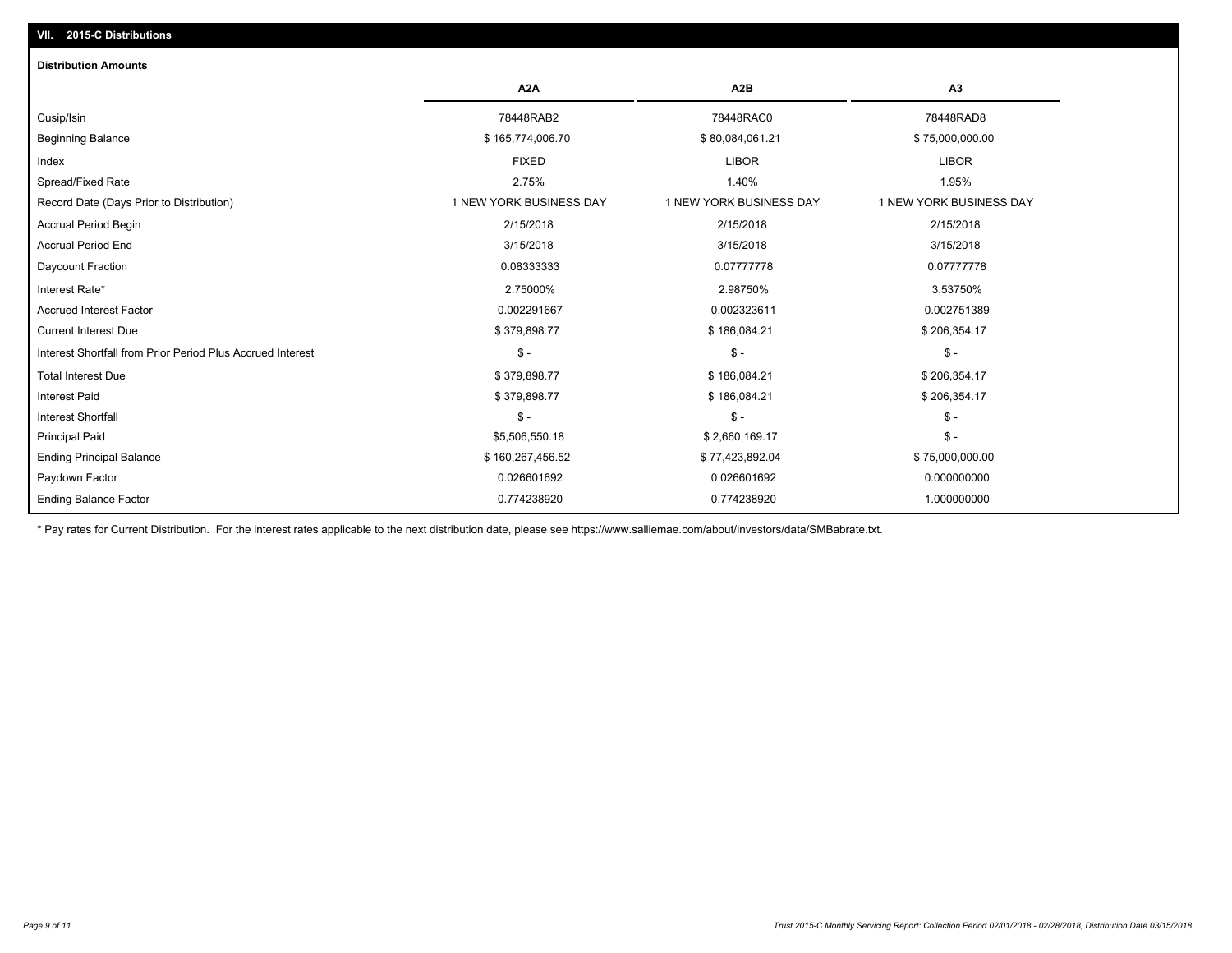| <b>Distribution Amounts</b>                                |                         |                         |
|------------------------------------------------------------|-------------------------|-------------------------|
|                                                            | в                       | C                       |
| Cusip/Isin                                                 | 78448RAE6               | 78448RAF3               |
| <b>Beginning Balance</b>                                   | \$70,000,000.00         | \$50,000,000.00         |
| Index                                                      | <b>FIXED</b>            | <b>FIXED</b>            |
| Spread/Fixed Rate                                          | 3.50%                   | 4.50%                   |
| Record Date (Days Prior to Distribution)                   | 1 NEW YORK BUSINESS DAY | 1 NEW YORK BUSINESS DAY |
| <b>Accrual Period Begin</b>                                | 2/15/2018               | 2/15/2018               |
| <b>Accrual Period End</b>                                  | 3/15/2018               | 3/15/2018               |
| Daycount Fraction                                          | 0.08333333              | 0.08333333              |
| Interest Rate*                                             | 3.50000%                | 4.50000%                |
| <b>Accrued Interest Factor</b>                             | 0.002916667             | 0.003750000             |
| <b>Current Interest Due</b>                                | \$204,166.67            | \$187,500.00            |
| Interest Shortfall from Prior Period Plus Accrued Interest | $\mathbb{S}$ -          | $$ -$                   |
| <b>Total Interest Due</b>                                  | \$204,166.67            | \$187,500.00            |
| <b>Interest Paid</b>                                       | \$204,166.67            | \$187,500.00            |
| <b>Interest Shortfall</b>                                  | $\mathbb{S}$ -          | $S -$                   |
| <b>Principal Paid</b>                                      | $S -$                   | $S -$                   |
| <b>Ending Principal Balance</b>                            | \$70,000,000.00         | \$50,000,000.00         |
| Paydown Factor                                             | 0.000000000             | 0.000000000             |
| <b>Ending Balance Factor</b>                               | 1.000000000             | 1.000000000             |

\* Pay rates for Current Distribution. For the interest rates applicable to the next distribution date, please see https://www.salliemae.com/about/investors/data/SMBabrate.txt.

**VII. 2015-C Distributions**